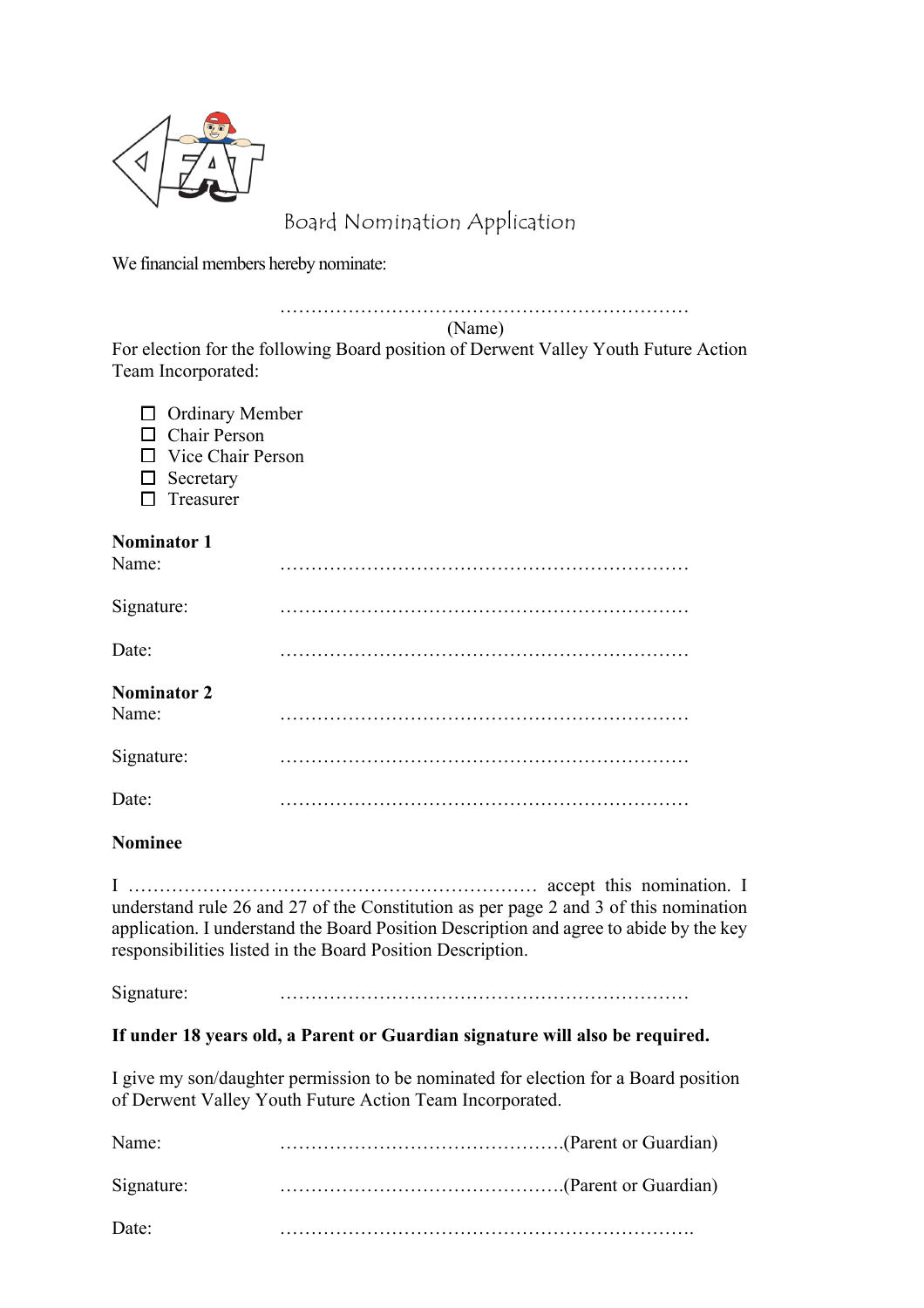Personal information collected by D'FAT is only for the purposes which are directly related to the provision of services by our organisation.

We do not disclose individually identifiable information to any third party unless required to do so under law. We will not disclose personal information about individuals to any third party other than when prior consent has been provided.

We will take steps to protect the personal information held against misuse and loss, unauthorised access, interference, unauthorised modification or disclosure.

26. Election of Members of Board

(1) A nomination of a candidate for election as an officer of the Association, or as an ordinary Board member, is to be:

(a) made in writing, signed by 2 members of the Association and accompanied by the written consent of the candidate and legal guardian or parent of the candidate if under the age of 18 years; and

(b) if 16 years of age and over have provided evidence of Working with Vulnerable People certification; and

(c) delivered to the Public Officer at least 10 days before the day on which the annual general meeting is to be held.

(2) If insufficient nominations are received to fill all vacancies on the Board –

(a) the candidates nominated are to be presented to the Annual General Meeting for consideration and appointment if agreed

(b) further nominations are to be received at the annual general meeting.

(3) If the number of nominations received is equal to the number of vacancies on the Board to be filled, the persons nominated are to be presented to the Annual General Meeting for consideration and appointment if agreed

(4) If the number of nominations received exceeds the number of vacancies on the Board to be filled, a ballot is to be held.

(5) If the number of further nominations received at the annual general meeting exceeds the number of remaining vacancies on the Board to be filled, a ballot is to be held in relation to those further nominations.

(6) The ballot for the election of officers of the Association and ordinary Board members is to be conducted at the annual general meeting in the manner determined by the Board.

(7) The Public Officer (a person of 18 years of age and over) shall be appointed by the Board, at its first meeting following the Annual General Meeting.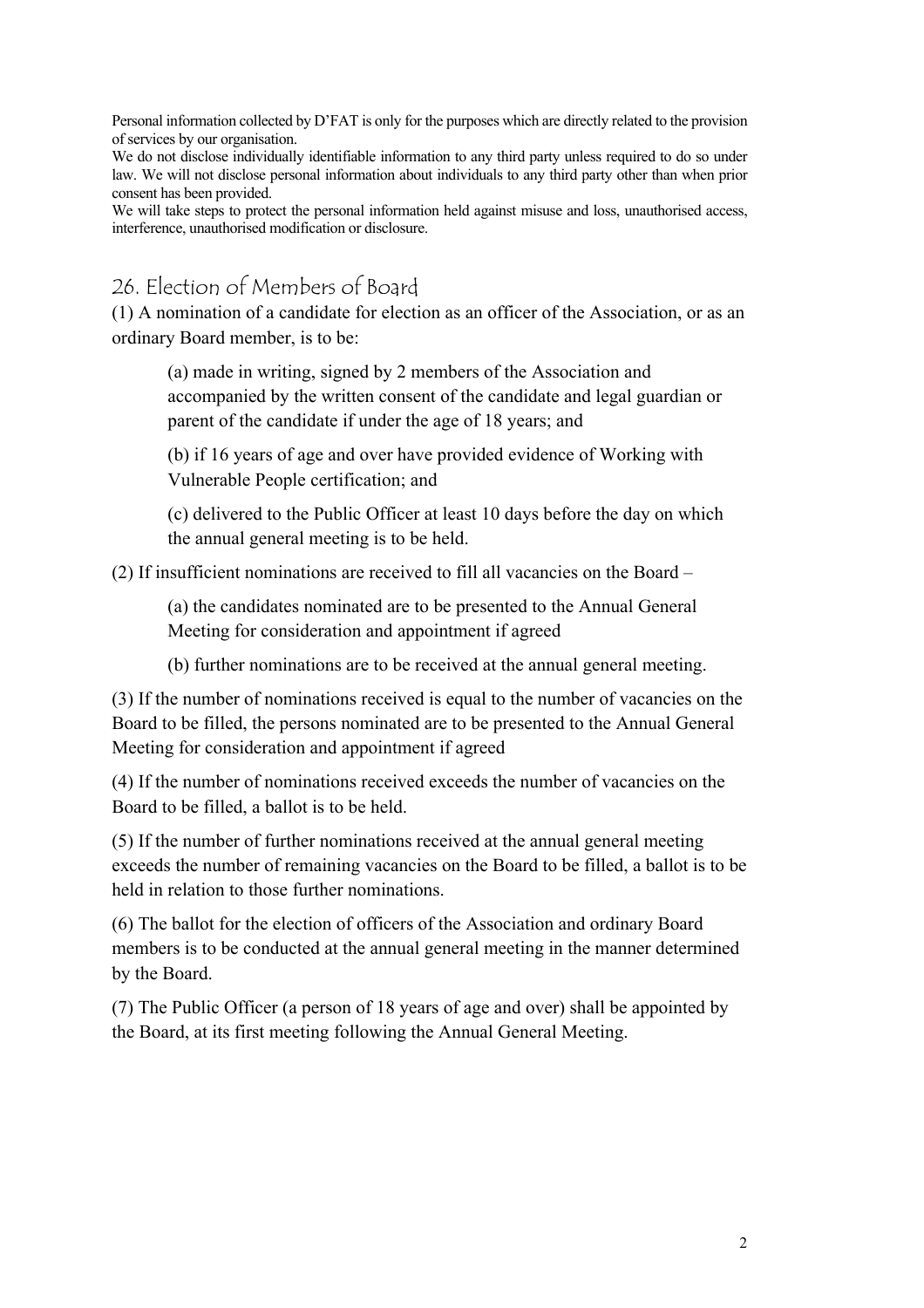# 27. Vacation of office

For the purpose of these rules, the office of an officer of the Association, or of an ordinary Board member, becomes casually vacant if the officer or Board member –

(a) dies or

(b) reaches the age of 26 years or

(c) becomes convicted of a series crime or

(d) has their Working with Vulnerable People certification revoked or

(e) becomes bankrupt, applies to take the benefit of any law for the relief of bankrupt or insolvent debtors, compounds with his or her creditors or makes an assignment of his or her remuneration or estate for their benefit or

(f) becomes a represented person within the meaning of the Guardianship and Administration Act 1995 or

(g) resigns office in writing addressed to the Board or

(h) ceased to reside in the Derwent Valley Local Government Area or

(i) ceased to be ordinarily resident of Tasmania or

(j) is absent from 3 consecutive meetings of the Board without the permission of the other members of the Board or

(k) ceases to be a member of the Association or

(l) fails to pay, within 14 days after receiving a notice in writing signed by the Public Officer stating that the officer or Board member has failed to pay one or more amounts of annual subscriptions, all such amounts due and payable by the officer or member.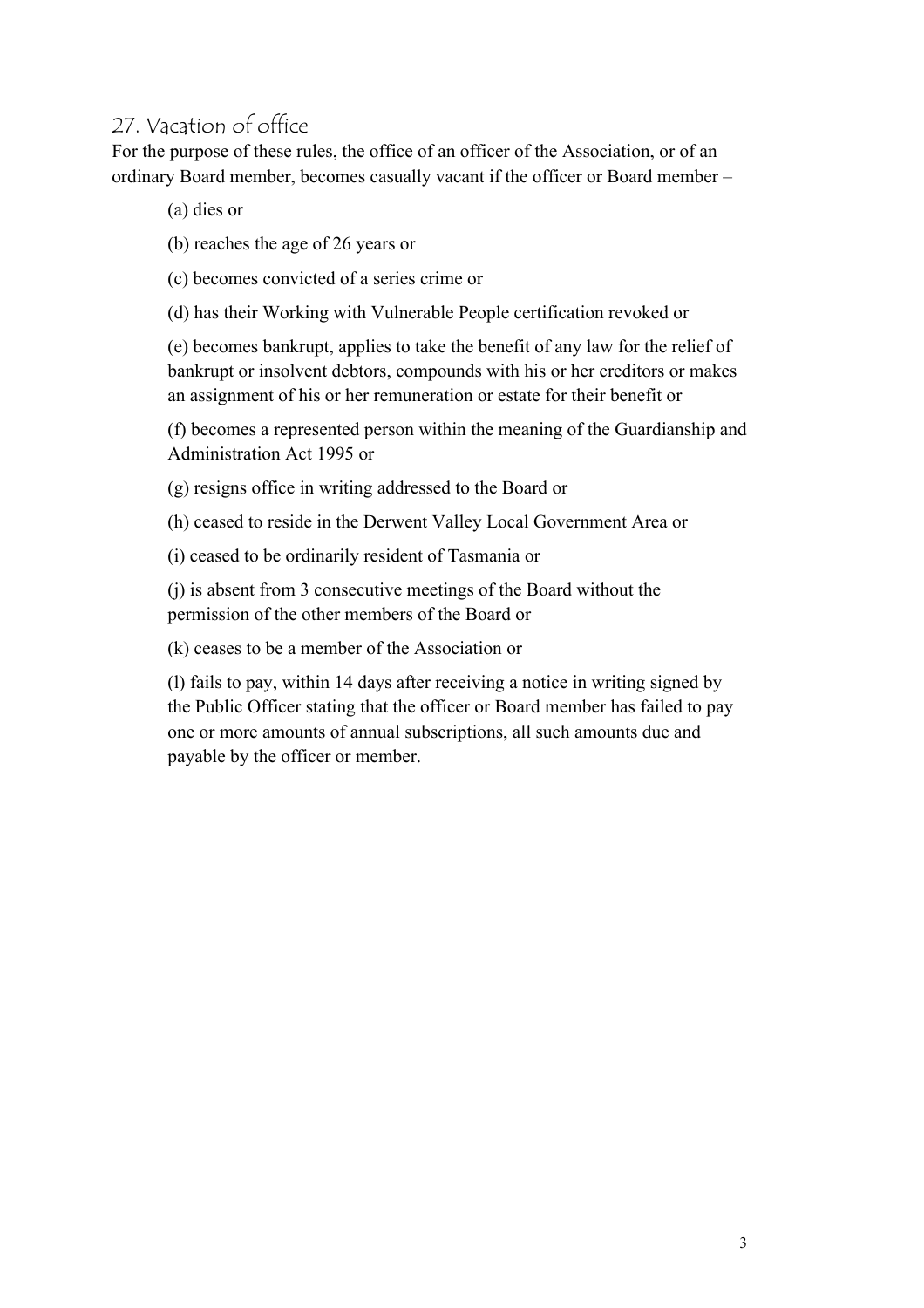# Derwent Valley Youth Future Action Team Board Ordinary Member Position Description

Derwent Valley Youth Future Action Team (D'FAT) is a youth led not for profit organisation that exists to empower young people to become respected and engaged members of the Derwent Valley community.

#### **D'FAT Aims:**

- $\dot{\mathbf{v}}$  advise organisations and individuals on youth issues and concerns
- $\dot{\mathbf{v}}$  develop activities and projects for young people

#### **D'FAT Objectives:**

- $\dot{\mathbf{v}}$  increase awareness of and address youth issues and concerns
- $\dot{\mathbf{v}}$  provide opportunities for community involvement
- $\dot{\mathbf{v}}$  facilitate and promote consultation between young people and community groups and all levels of government
- $\dot{\mathbf{v}}$  represent the views of young people
- <sup>v</sup> develop young leaders
- $\dot{\mathbf{v}}$  promote a positive image of young people
- $\dot{\mathbf{v}}$  support and co-ordinate activities and projects for young people

## National Principles for Child Safe Organisations:

- $\dot{\mathbf{v}}$  child safety and wellbeing is embedded in organisational leadership, governance and culture
- $\bullet$  children and young people are informed about their rights, participate in decisions affecting them and are taken seriously
- $\lozenge$  families and communities are informed and involved in promoting child safety and wellbeing
- $\dot{\mathbf{v}}$  equity is upheld and diverse needs respected in policy and practice
- people working with children and young people are suitable and supported to reflect child safety and wellbeing values in practice
- $\Diamond$  processes to respond to complaints and concerns are child focused
- $\dot{\mathbf{v}}$  staff and volunteers are equipped with the knowledge, skills and awareness to keep children and young people safe through ongoing education and training
- $\dot{\mathbf{v}}$  physical and online environments promote safety and wellbeing while minimising the opportunity for children and young people to be harmed
- $\dot{\mathbf{v}}$  implementation of the national child safe principles is regularly reviewed and improved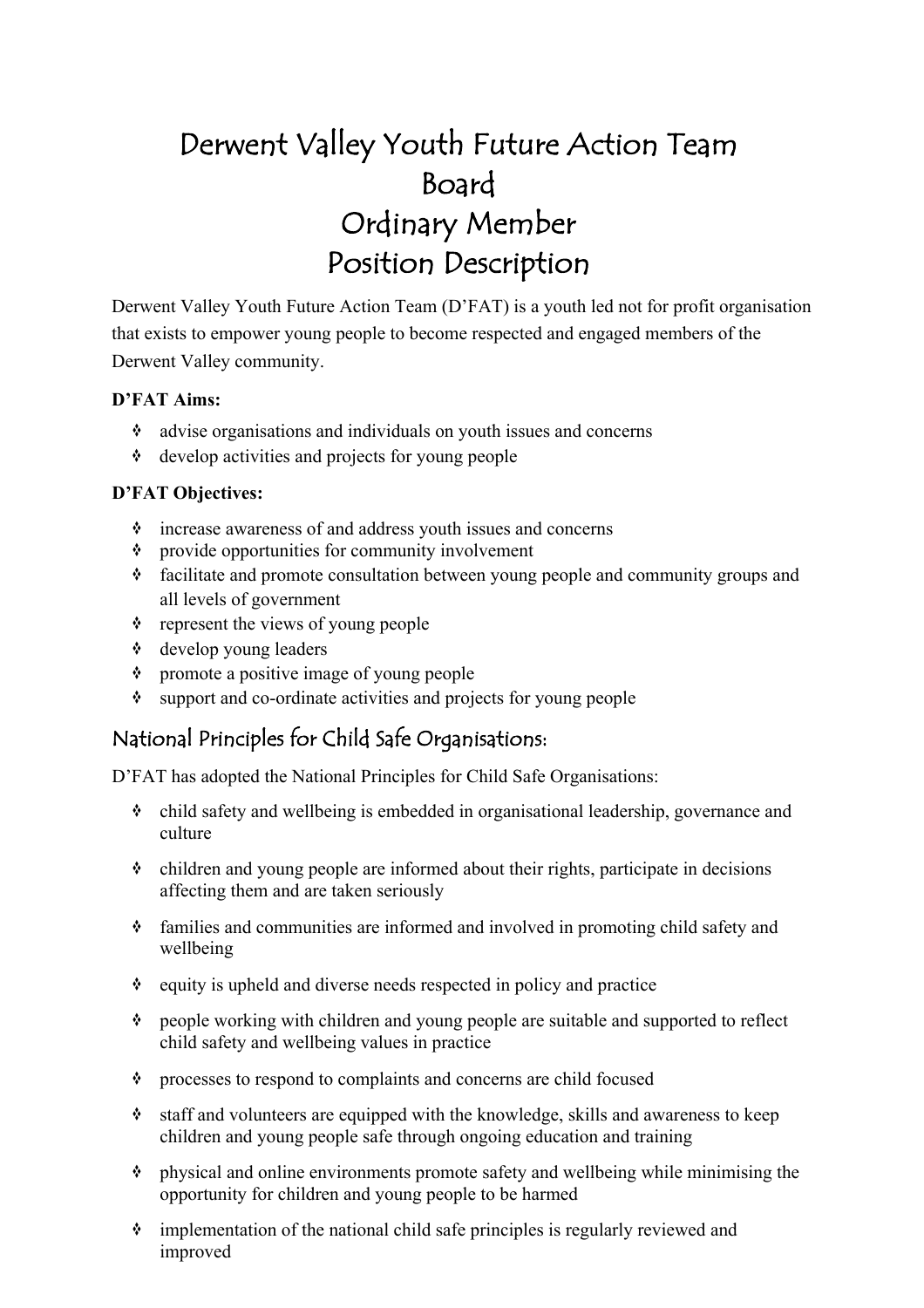# Key Relationships:

D'FAT Facilitator and the Board.

## Position Role:

To attend meetings, activities and projects of D'FAT.

- $\bullet$  Ensure that D'FAT abides with its legal obligations and is following their rules of the Constitution and the *Association Incorporation Act 1964* and associated Regulations
- <sup>v</sup> Ensure that D'FAT abides by their Code of Conduct Policy, Safeguarding Children and Young People Policy and other policies of the organisation
- <sup>v</sup> Ensure that D'FAT meets all funding and partnership agreement commitments
- $\bullet$  Ensure that the activities and projects of D'FAT fit within the aims and objectives of the organisation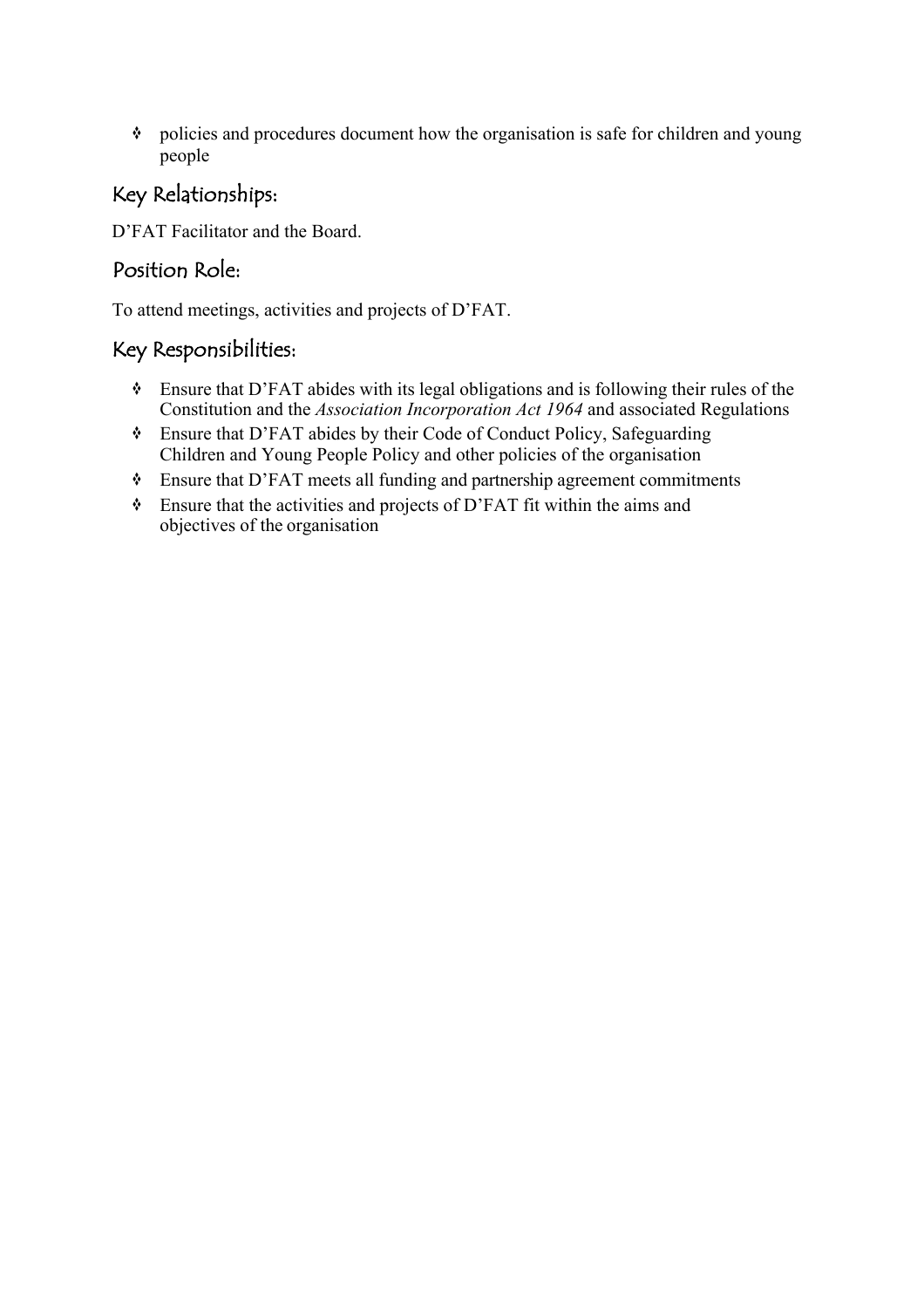# Derwent Valley Youth Future Action Team Board Chair Person Position Description

Derwent Valley Youth Future Action Team (D'FAT) is a youth led not for profit organisation that exists to empower young people to become respected and engaged members of the Derwent Valley community.

#### **D'FAT Aims:**

- $\dot{\mathbf{v}}$  advise organisations and individuals on youth issues and concerns
- $\dot{\mathbf{v}}$  develop activities and projects for young people

#### **D'FAT Objectives:**

- $\dot{\mathbf{v}}$  increase awareness of and address youth issues and concerns
- $\dot{\mathbf{v}}$  provide opportunities for community involvement
- $\dot{\mathbf{v}}$  facilitate and promote consultation between young people and community groups and all levels of government
- $\dot{\mathbf{v}}$  represent the views of young people
- <sup>v</sup> develop young leaders
- $\dot{\mathbf{v}}$  promote a positive image of young people
- $\dot{\mathbf{v}}$  support and co-ordinate activities and projects for young people

## National Principles for Child Safe Organisations:

- $\dot{\mathbf{v}}$  child safety and wellbeing is embedded in organisational leadership, governance and culture
- $\bullet$  children and young people are informed about their rights, participate in decisions affecting them and are taken seriously
- $\lozenge$  families and communities are informed and involved in promoting child safety and wellbeing
- $\dot{\mathbf{v}}$  equity is upheld and diverse needs respected in policy and practice
- people working with children and young people are suitable and supported to reflect child safety and wellbeing values in practice
- $\Diamond$  processes to respond to complaints and concerns are child focused
- $\dot{\mathbf{v}}$  staff and volunteers are equipped with the knowledge, skills and awareness to keep children and young people safe through ongoing education and training
- $\dot{\mathbf{v}}$  physical and online environments promote safety and wellbeing while minimising the opportunity for children and young people to be harmed
- $\dot{\mathbf{v}}$  implementation of the national child safe principles is regularly reviewed and improved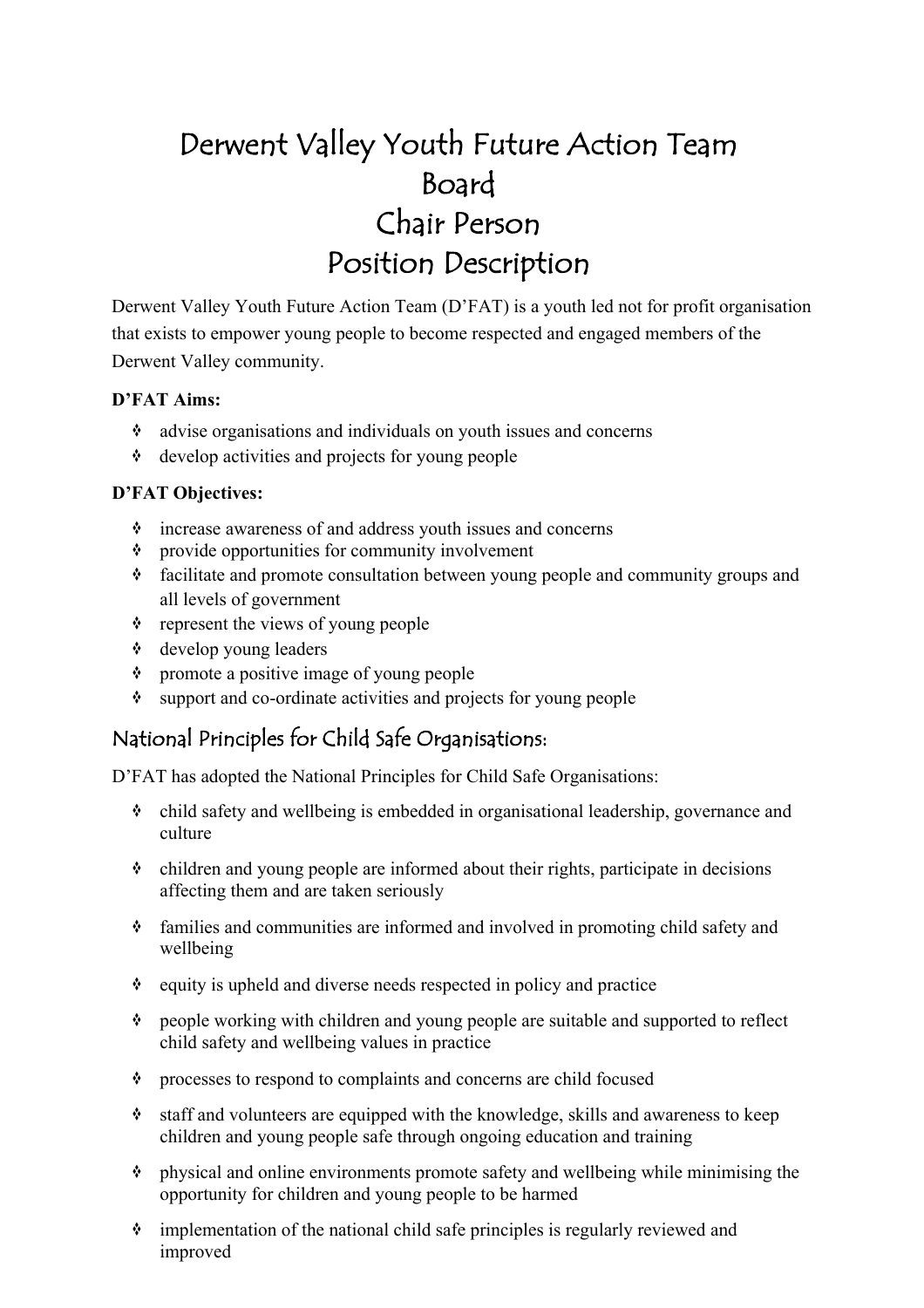## Key Relationships:

D'FAT Facilitator and the Board.

## Position Role:

To provide leadership to the Board and chair meetings.

- $\bullet$  Ensure that D'FAT abides with its legal obligations and is following their rules of the Constitution and the *Association Incorporation Act 1964* and associated Regulations
- <sup>v</sup> Ensure that D'FAT abides by their Code of Conduct Policy, Safeguarding Children and Young People Policy and other policies of the organisation
- $\bullet$  Ensure that D'FAT meets all funding and partnership agreement commitments
- $\bullet$  Ensure that the activities and projects of D'FAT fit within the aims and objectives of the organisation
- <sup>v</sup> Ensure that regular Board meetings are held and chair the meetings; remind members to listen to each other and allow everybody to have 'their say', and encourage a decision to be made
- <sup>v</sup> Prepare an Annual Report for presentation at the AGM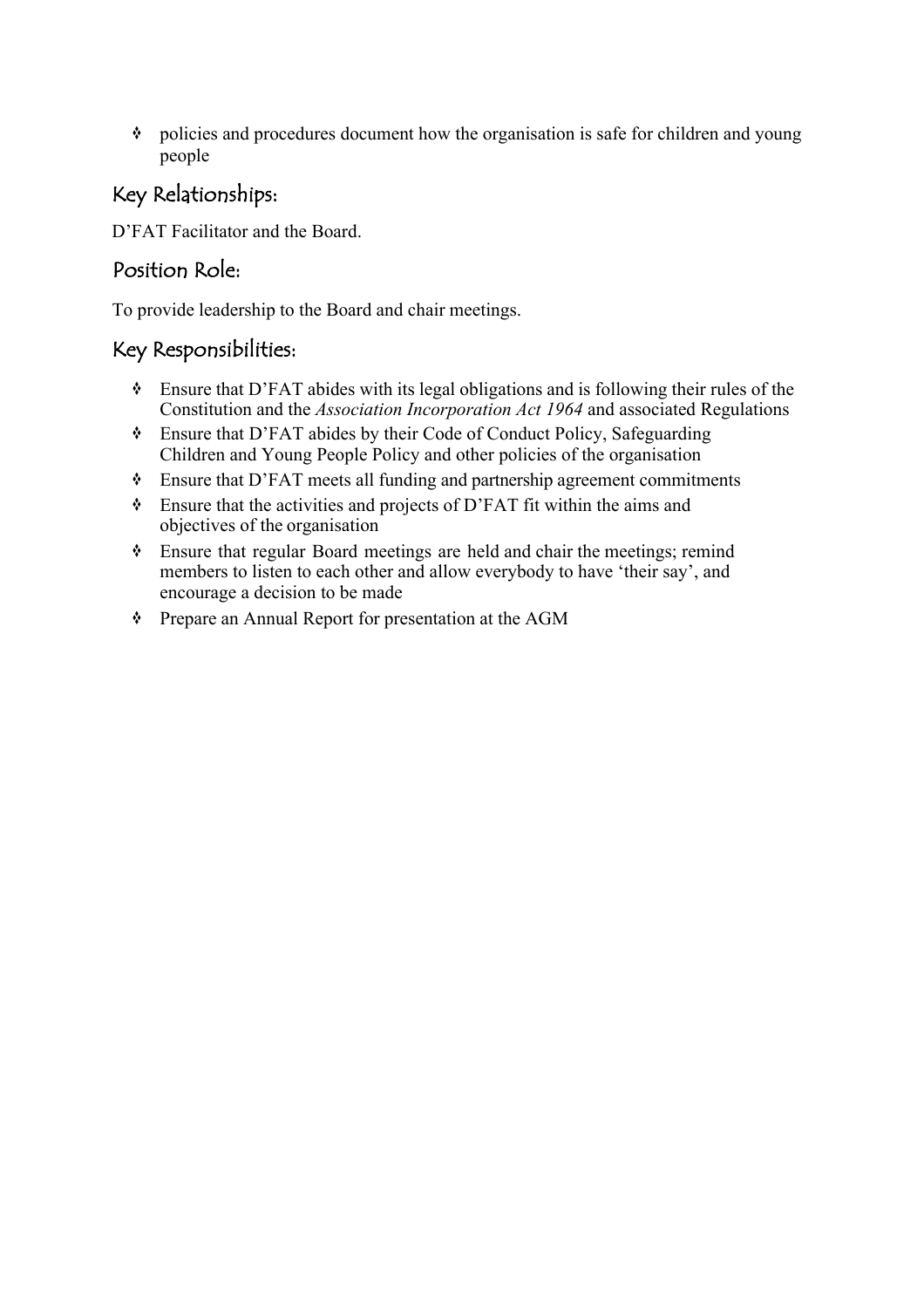# Derwent Valley Youth Future Action Team Board Secretary Position Description

Derwent Valley Youth Future Action Team (D'FAT) is a youth led not for profit organisation that exists to empower young people to become respected and engaged members of the Derwent Valley community.

#### **D'FAT Aims:**

- $\dot{\mathbf{v}}$  advise organisations and individuals on youth issues and concerns
- $\dot{\mathbf{v}}$  develop activities and projects for young people

#### **D'FAT Objectives:**

- $\dot{\mathbf{v}}$  increase awareness of and address youth issues and concerns
- $\dot{\mathbf{v}}$  provide opportunities for community involvement
- $\dot{\mathbf{v}}$  facilitate and promote consultation between young people and community groups and all levels of government
- $\dot{\mathbf{v}}$  represent the views of young people
- <sup>v</sup> develop young leaders
- $\dot{\mathbf{v}}$  promote a positive image of young people
- $\dot{\mathbf{v}}$  support and co-ordinate activities and projects for young people

## National Principles for Child Safe Organisations:

- $\dot{\mathbf{v}}$  child safety and wellbeing is embedded in organisational leadership, governance and culture
- $\bullet$  children and young people are informed about their rights, participate in decisions affecting them and are taken seriously
- $\lozenge$  families and communities are informed and involved in promoting child safety and wellbeing
- $\dot{\mathbf{v}}$  equity is upheld and diverse needs respected in policy and practice
- people working with children and young people are suitable and supported to reflect child safety and wellbeing values in practice
- $\Diamond$  processes to respond to complaints and concerns are child focused
- $\dot{\mathbf{v}}$  staff and volunteers are equipped with the knowledge, skills and awareness to keep children and young people safe through ongoing education and training
- $\dot{\mathbf{v}}$  physical and online environments promote safety and wellbeing while minimising the opportunity for children and young people to be harmed
- $\dot{\mathbf{v}}$  implementation of the national child safe principles is regularly reviewed and improved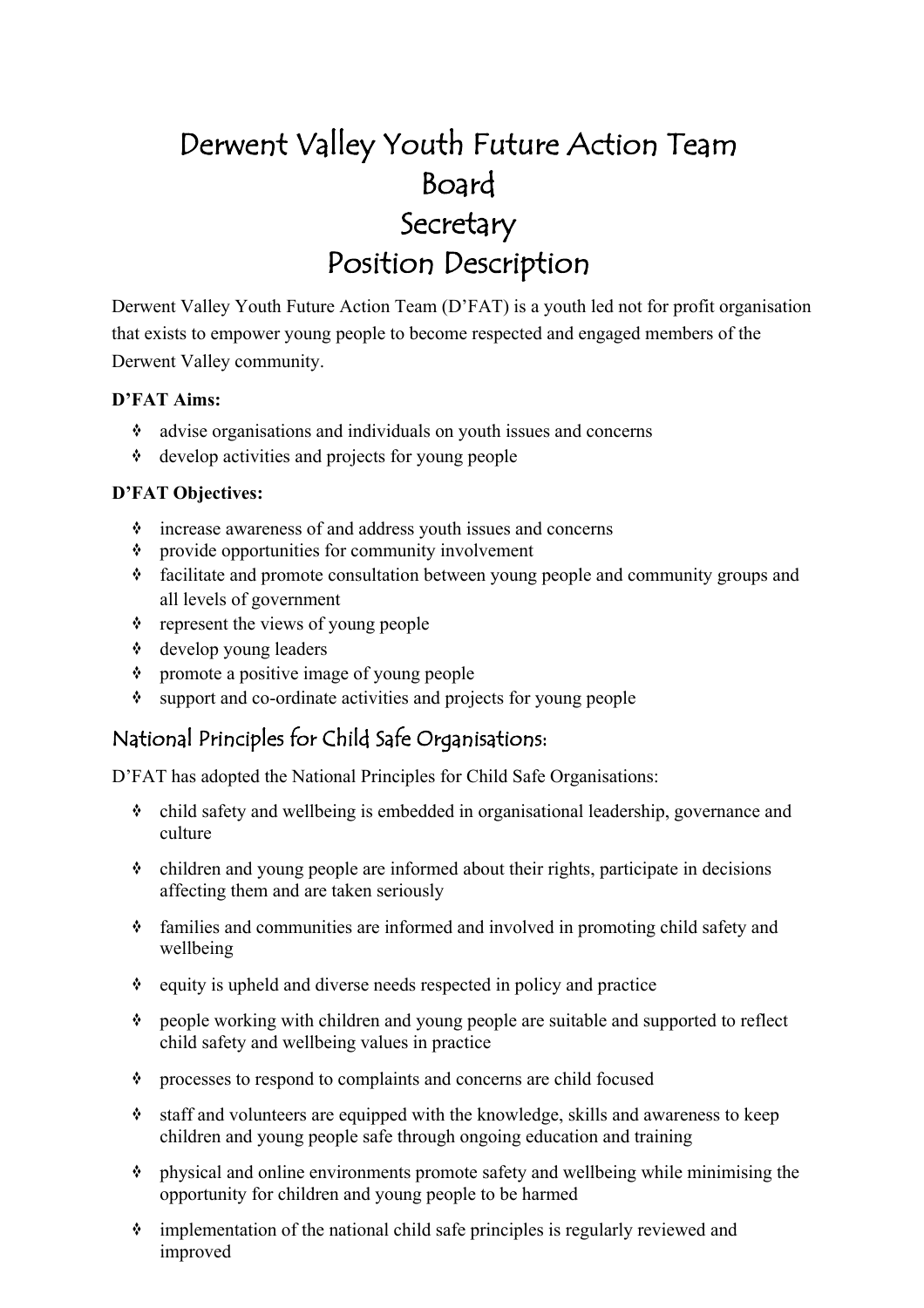# Key Relationships:

D'FAT Facilitator and the Board.

## Position Role:

To ensure that a record of all Board meetings are taken.

- $\bullet$  Ensure that D'FAT abides with its legal obligations and is following their rules of the Constitution and the *Association Incorporation Act 1964* and associated Regulations
- <sup>v</sup> Ensure that D'FAT abides by their Code of Conduct Policy, Safeguarding Children and Young People Policy and other policies of the organisation
- $\bullet$  Ensure that D'FAT meets all funding and partnership agreement commitments
- $\bullet$  Ensure that the activities and projects of D'FAT fit within the aims and objectives of the organisation
- $\bullet$  Ensure that Board meeting minutes are taken, which includes a record of discussions and decisions from each meeting using the minutes template
- <sup>v</sup> Ensure that draft minutes are provided to the D'FAT Facilitator for distribution to members of the Board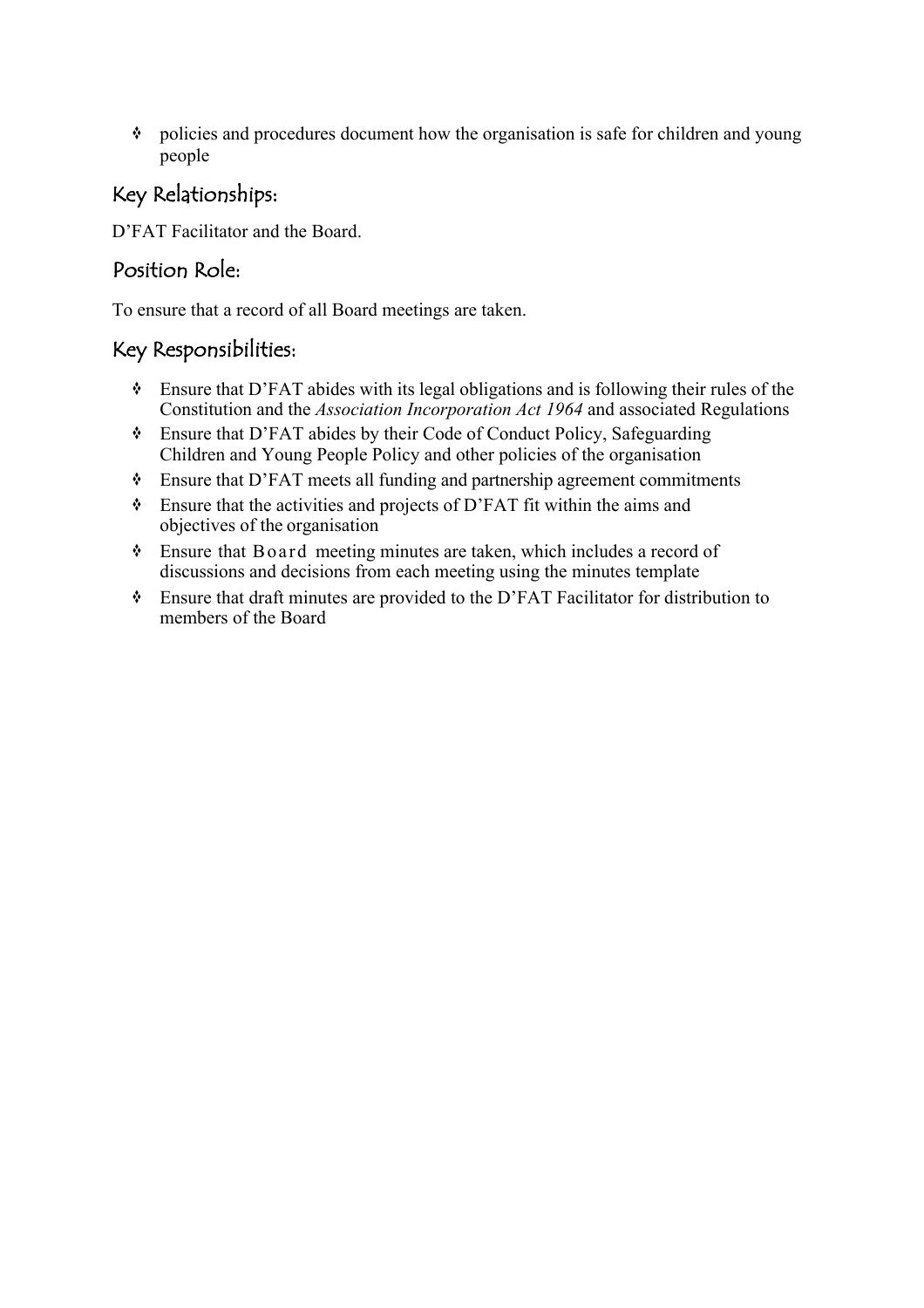# Derwent Valley Youth Future Action Team Board Treasurer Position Description

Derwent Valley Youth Future Action Team (D'FAT) is a youth led not for profit organisation that exists to empower young people to become respected and engaged members of the Derwent Valley community.

#### **D'FAT Aims:**

- $\dot{\mathbf{v}}$  advise organisations and individuals on youth issues and concerns
- $\dot{\mathbf{v}}$  develop activities and projects for young people

#### **D'FAT Objectives:**

- $\dot{\mathbf{v}}$  increase awareness of and address youth issues and concerns
- $\dot{\mathbf{v}}$  provide opportunities for community involvement
- $\dot{\mathbf{v}}$  facilitate and promote consultation between young people and community groups and all levels of government
- $\dot{\mathbf{v}}$  represent the views of young people
- <sup>v</sup> develop young leaders
- $\dot{\mathbf{v}}$  promote a positive image of young people
- $\dot{\mathbf{v}}$  support and co-ordinate activities and projects for young people

## National Principles for Child Safe Organisations:

- $\dot{\mathbf{v}}$  child safety and wellbeing is embedded in organisational leadership, governance and culture
- $\bullet$  children and young people are informed about their rights, participate in decisions affecting them and are taken seriously
- $\lozenge$  families and communities are informed and involved in promoting child safety and wellbeing
- $\dot{\mathbf{v}}$  equity is upheld and diverse needs respected in policy and practice
- people working with children and young people are suitable and supported to reflect child safety and wellbeing values in practice
- $\Diamond$  processes to respond to complaints and concerns are child focused
- $\dot{\mathbf{v}}$  staff and volunteers are equipped with the knowledge, skills and awareness to keep children and young people safe through ongoing education and training
- $\dot{\mathbf{v}}$  physical and online environments promote safety and wellbeing while minimising the opportunity for children and young people to be harmed
- $\dot{\mathbf{v}}$  implementation of the national child safe principles is regularly reviewed and improved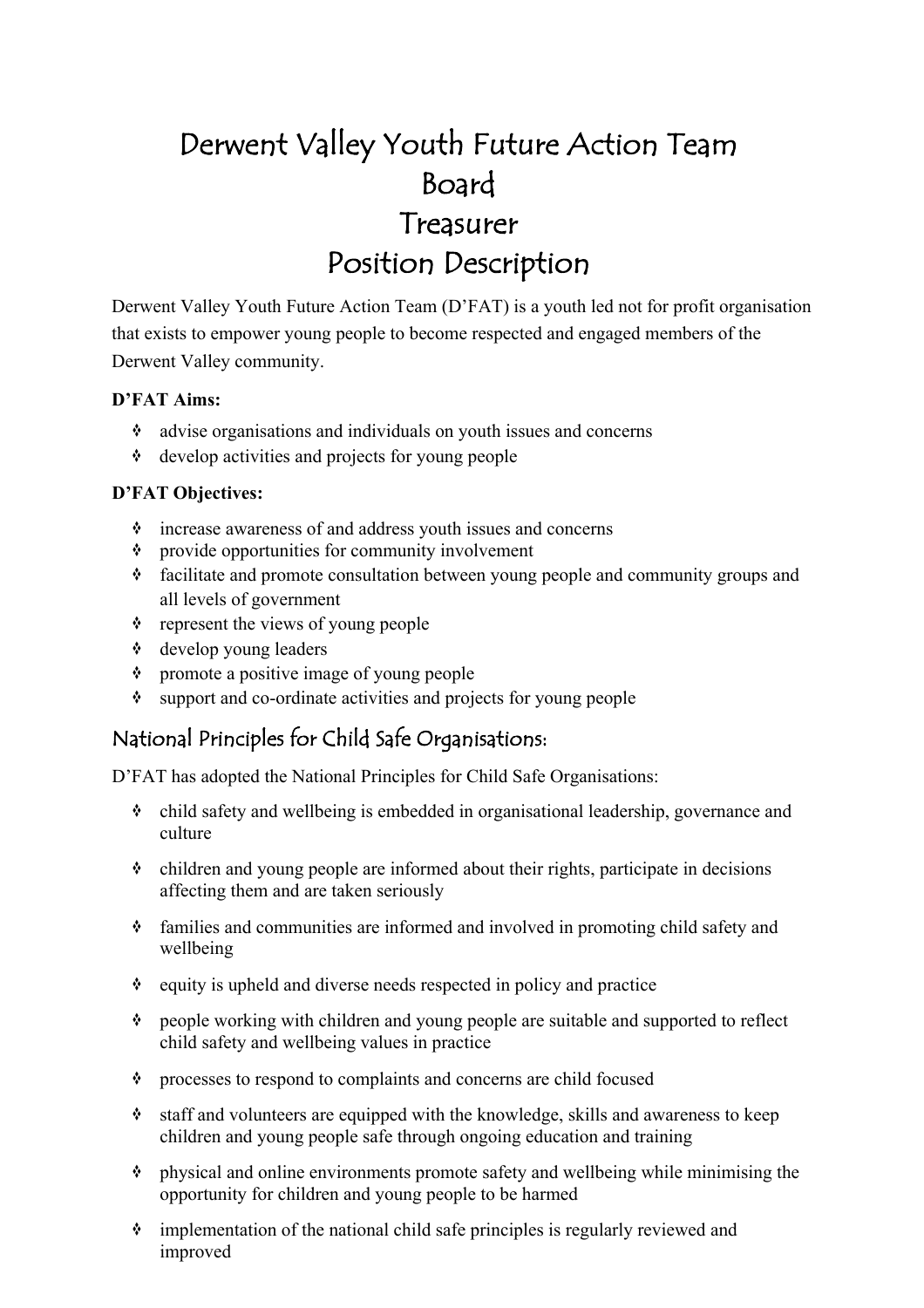# Key Relationships:

D'FAT Facilitator and the Board.

## Position Role:

To manage the financial processes and obligations of the organisation, and provide financial reports to the Board when required.

- $\bullet$  Ensure that D'FAT abides with its legal obligations and is following their rules of the Constitution and the *Association Incorporation Act 1964* and associated Regulations
- <sup>v</sup> Ensure that D'FAT abides by their Code of Conduct Policy, Safeguarding Children and Young People Policy and other policies of the organisation
- <sup>v</sup> Ensure that D'FAT meets all funding and partnership agreement commitments
- $\bullet$  Ensure that the activities and projects of D'FAT fit within the aims and objectives of the organisation
- $\bullet$  Ensure that accurate financial records are kept and audited
- $\bullet$  Ensure that financial reports are provided to the Board when required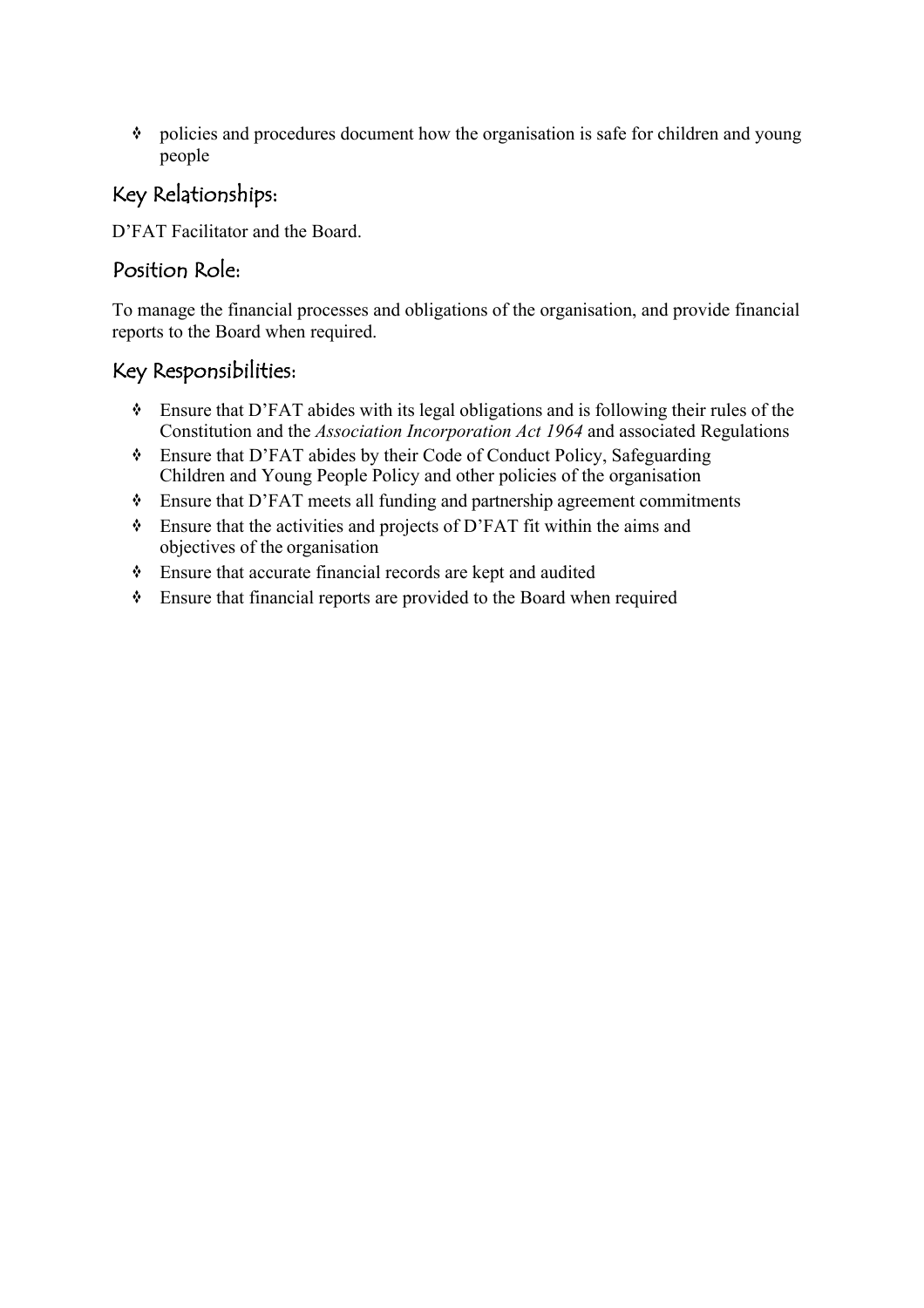# Derwent Valley Youth Future Action Team Board Vice Chair Person Position Description

Derwent Valley Youth Future Action Team (D'FAT) is a youth led not for profit organisation that exists to empower young people to become respected and engaged members of the Derwent Valley community.

#### **D'FAT Aims:**

- $\dot{\mathbf{v}}$  advise organisations and individuals on youth issues and concerns
- $\dot{\mathbf{v}}$  develop activities and projects for young people

#### **D'FAT Objectives:**

- $\dot{\mathbf{v}}$  increase awareness of and address youth issues and concerns
- $\dot{\mathbf{v}}$  provide opportunities for community involvement
- $\dot{\mathbf{v}}$  facilitate and promote consultation between young people and community groups and all levels of government
- $\dot{\mathbf{v}}$  represent the views of young people
- <sup>v</sup> develop young leaders
- $\dot{\mathbf{v}}$  promote a positive image of young people
- $\dot{\mathbf{v}}$  support and co-ordinate activities and projects for young people

## National Principles for Child Safe Organisations:

- $\dot{\mathbf{v}}$  child safety and wellbeing is embedded in organisational leadership, governance and culture
- $\bullet$  children and young people are informed about their rights, participate in decisions affecting them and are taken seriously
- $\lozenge$  families and communities are informed and involved in promoting child safety and wellbeing
- $\dot{\mathbf{v}}$  equity is upheld and diverse needs respected in policy and practice
- people working with children and young people are suitable and supported to reflect child safety and wellbeing values in practice
- $\Diamond$  processes to respond to complaints and concerns are child focused
- $\dot{\mathbf{v}}$  staff and volunteers are equipped with the knowledge, skills and awareness to keep children and young people safe through ongoing education and training
- $\dot{\mathbf{v}}$  physical and online environments promote safety and wellbeing while minimising the opportunity for children and young people to be harmed
- $\dot{\mathbf{v}}$  implementation of the national child safe principles is regularly reviewed and improved